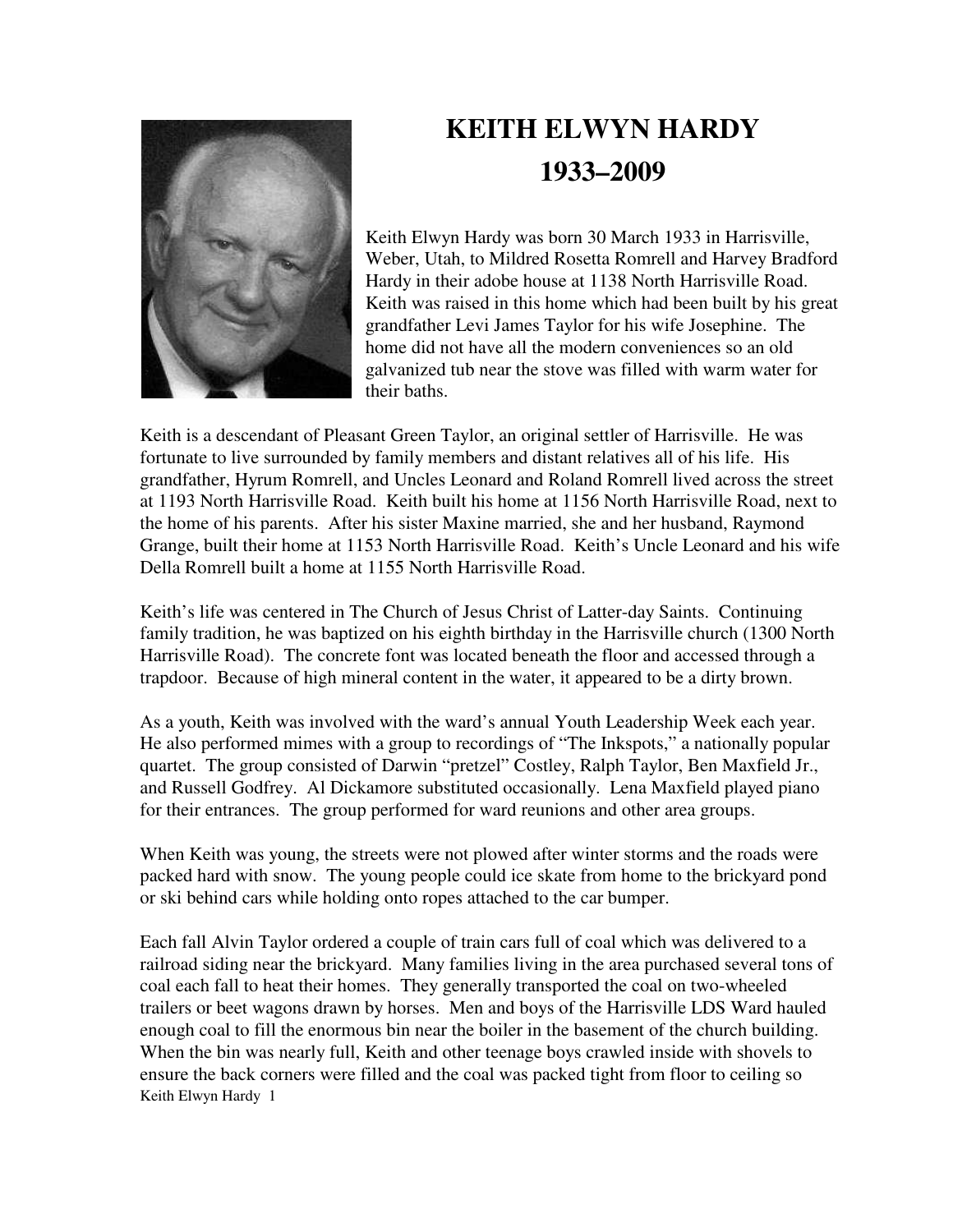there would be enough fuel to last all winter.

Keith attended his first three years of school in the two-story, four-room Harrisville School house located just south of the LDS Church house where eight grades were taught, two grades per room. During Keith's third grade year, students moved into the new Wahlquist School on 1200 West in Farr West. He attended Wahlquist through the ninth grade. Anticipating the future need for a new chapel, Keith's father, bishop of the Harrisville Ward, purchased the old four-room school for the church. Before the school was removed, it became the place for spook alleys at Halloween and storage for the ward.

Keith attended Weber High School located between 11th and 12th Street on the east side of Washington Boulevard. He also attended Weber College when it was located between 24<sup>th</sup> and 25<sup>th</sup> Streets on Jefferson Avenue in Ogden. Later, when the old Weber College gymnasium was converted into the Deseret Gym, he became a member of the gym and regularly exercised there until several months before his death.

During the summers of his youth, Keith did farm work for neighbors and relatives. At about eight years of age, he tramped hay on horse-drawn racks. From eighth to tenth grades, he worked for Porter Gooch hoeing corn, cleaning chicken coops, and doing other farm tasks. He worked three years at an animal hospital on Riverdale Road. During the hospital's long lunch breaks, he would race to Washington Boulevard, catch the bus, and ride to downtown Ogden, watch a movie at a nearby theater and return in time to work the afternoon shift. Keith worked about two weeks at the Harrisville Brickyard before he was hired at Paramount Ice Cream Company, located beside the Washington Boulevard Bridge over the Ogden River. He bottled milk, made ice cream, and was a relief delivery driver to stores from Brigham City to Salt Lake City. Three years later he was hired by the Federal Post Office and worked at the mail terminal in Ogden Union Train Depot. He worked there for nearly a year and then left to serve two and one half years in the Swiss Austrian Mission for the LDS Church.

During his mission, Keith learned to speak German fluently and interpreted for a visiting authority, Elder Spencer W. Kimball. Several years later, Elder Kimball ordained Keith a High Priest when he was called as bishop of the Harrisville  $1<sup>st</sup>$  Ward. Keith's other church service included ward and stake superintendent of the Young Men's Mutual Improvement Association, bishopric counselor, high councilman, and first counselor in the presidency of the newly established Harrisville Stake. He also worked five years as an officiator in the Ogden Temple and served a senior mission in Birmingham, Alabama. He was active in the Boy Scouts of America and was awarded the Silver Beaver Award.

Keith joined Reserve Officers' Training Corp during high school and was proud to serve in the U.S. Army after his mission. He was stationed in Berlin where he worked with civilians. He attended a German branch of the LDS Church during his two years of active duty. While there, he and a few other soldiers provided financial support for a young German sister to serve a mission. He helped convert a fellow soldier, and he taught M Men classes in the church Mutual Improvement Association. While in Berlin, he met Sister Patricia Lois Caffey, a missionary from

Keith Elwyn Hardy 2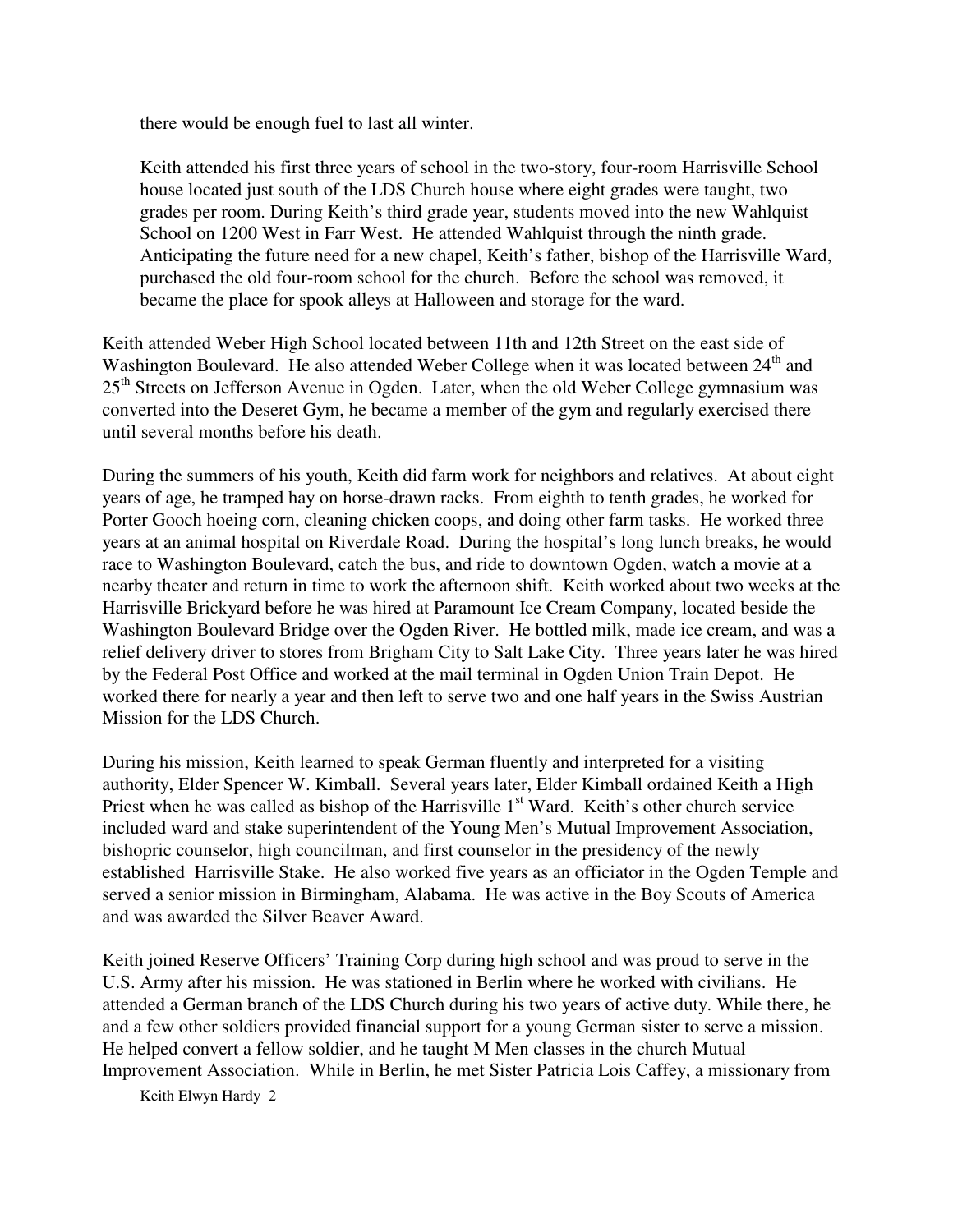California. He corresponded with her after she left Berlin and returned to California. He proposed to her via mail, and they were married 3 October 1958, in the Los Angeles LDS Temple after his release from the Army.

Keith returned home and was employed at the U.S. Post Office. He later transferred to Hill Air force Base where he eventually moved into logistics. He retired from there at age 58.

The first and only home he lived in after he married was at 1156 North Harrisville Road. It was originally the top floor of an Army barracks that he had moved onto a foundation. Keith and Patricia remodeled it into a nice home where they lived and raised their children: David Keith (1959), Allan Bradford (1960, Lynette (1962) and Carolyn (1964). Pat died 15 September 2000.

Keith was active in the community. He served on the Harrisville City Council for ten years including Assistant Mayor, and on the Mosquito Abatement District for 11 years serving two years as president. He was on the Harrisville City Board of Adjustment for nine years, and he oversaw the construction of the Harrisville City Bicentennial Cabin at 725 West Harrisville Road.

The church at 1300 North Harrisville Road was remodeled and enlarged twice during Keith's lifetime. The last remodel was in 1980, when Keith was the bishop. When church officials decided to replace the church, Keith watched as the church was demolished in 2004. When Keith and his second wife, Marlene, returned from a senior mission, the new meetinghouse had been completed at 435 West Harrisville Road, east of the original church site.

Keith met Marlene Liddell Peterson while square dancing in September, 2001. On 2 February 2002, they were sealed in the Ogden Temple. They lived in Marlene's home in Roy before they moved into Keith's Harrisville home in 2004. The next year, they left to serve in the Alabama Birmingham mission for 18 months.

Keith enjoyed gardening and raised a variety of vegetables which he shared with family and friends. After a courageous battle with leukemia, he died 30 October 2009, at his home at the age of 76. He is buried beside Patricia in the Evergreen Cemetery.

## **SOURCE:**

Hardy, Marlene Liddell Peterson. Personal information. July 2011.